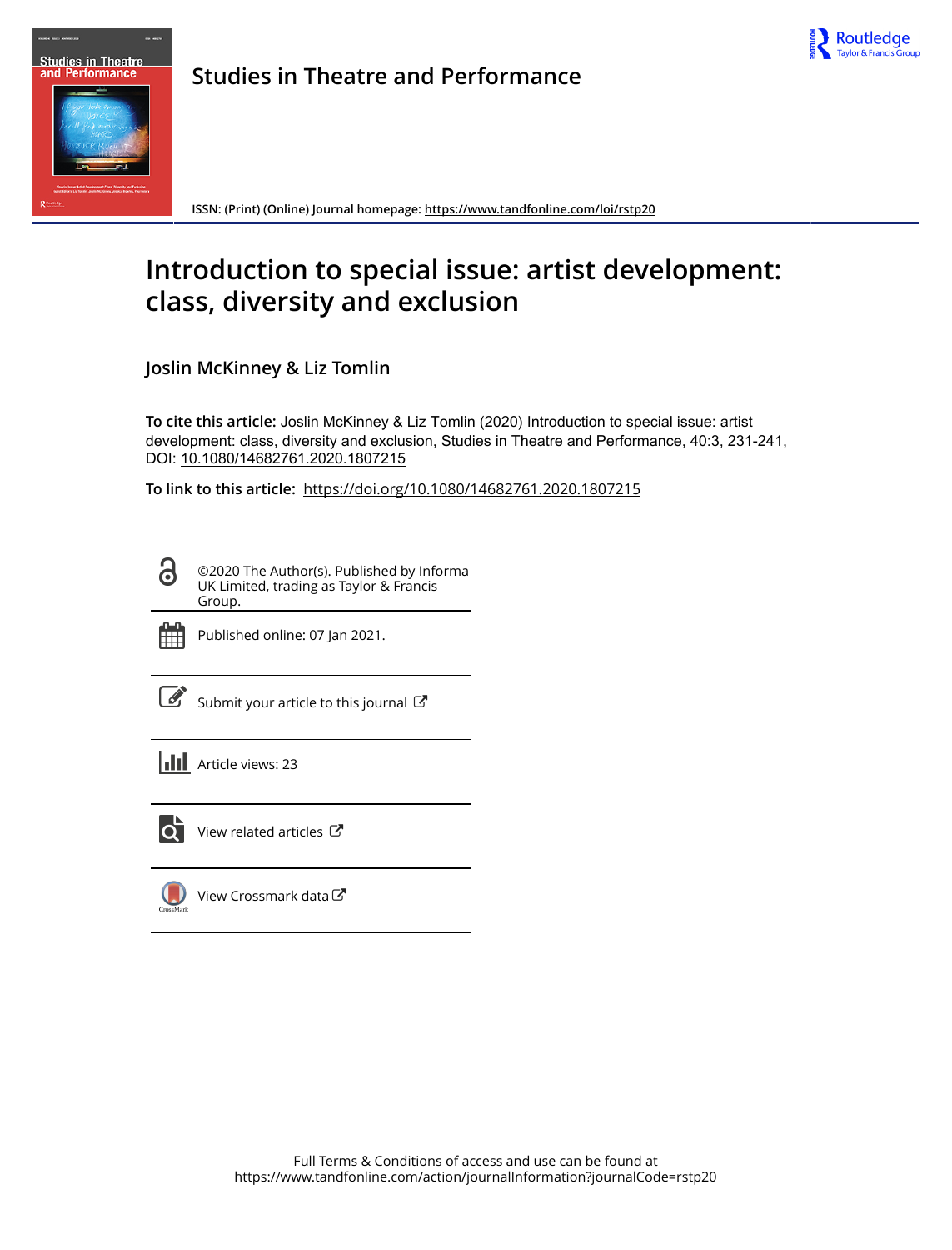#### ARTICLE

**a** OPEN ACCESS **a** Check for updates

Routledge Taylor & Francis Group

# **Introduction to special issue: artist development: class, diversity and exclusion**

Joslin McKinney<sup>a</sup> and Liz Tomlin<sup>[b](#page-1-0)</sup>

<span id="page-1-0"></span>aSchool of Performance and Cultural Industries, University of Leeds, Leeds, UK; <sup>b</sup>School of Culture and Creative Arts, University of Glasgow, Glasgow, UK

#### **ABSTRACT**

This is the introduction to the Special Issue, Artist Development: Class, Diversity and Exclusion. It offers an introduction to the Incubate Propagate research network that is the project that this special issue has developed from, and an overview of reports that evidence the decline of socio-economic diversity in the field of theatre and the Creative and Cultural Industries more widely. It also offers a rationale for the structure of the special issue and introduces each of the articles.

**KEYWORDS** 

UK theatre industry; cultural policy; class; politics; diversity; access

#### *Context*

<span id="page-1-1"></span>This special issue reflects on, and further extends, insights from the AHRC-funded research network, *Incubate Propagate: Towards Alternative Models for Artist Development in Theatre*  and Performance.<sup>1</sup> The network operated across 2018-19 and was initiated through a recognition that, despite policies such as Arts Council England's 2011 'Creative Case for Diversity' and the funded projects that had emerged from that, $2$  inequalities in contemporary theatre persisted, especially in the support and development of emerging artists from more challenging socio-economic backgrounds (Brook, O'Brien, and Taylor [2018](#page-11-0)). It is worth noting that while this special issue is published in the wake of the 2020 COVID-19 pandemic, its contents were written prior to the potentially catastrophic disruption to the theatre sector that may be forthcoming. Yet, however, the situation evolves, the attention paid by the contributors to previously existing inequalities will doubtless continue to hold currency, perhaps greater currency than before, even if the proposed solutions to the problems identified here may have to adapt to a much-changed cultural and economic climate in the future.

<span id="page-1-2"></span>The *Incubate Propagate* network was convened to consider the challenges and opportunities for emerging artists from low-income and culturally diverse backgrounds, who may be less able to take advantage of platforms and networks that are made widely available to arts students and graduates, as identified in our initial scoping workshops (see Tomlin [2017](#page-11-1)). Notwithstanding the hurdles faced by students and graduates from working class backgrounds, the network chose to focus on the challenges for emerging artists with no experience of university education precisely because the lack of such

©2020 The Author(s). Published by Informa UK Limited, trading as Taylor & Francis Group.

This is an Open Access article distributed under the terms of the Creative Commons Attribution License (http://creativecommons.org/ licenses/by/4.0/), which permits unrestricted use, distribution, and reproduction in any medium, provided the original work is properly cited.

**CONTACT** Liz Tomlin Elizabeth.Tomlin@glasgow.ac.uk University of Glasgow, Glasgow, UK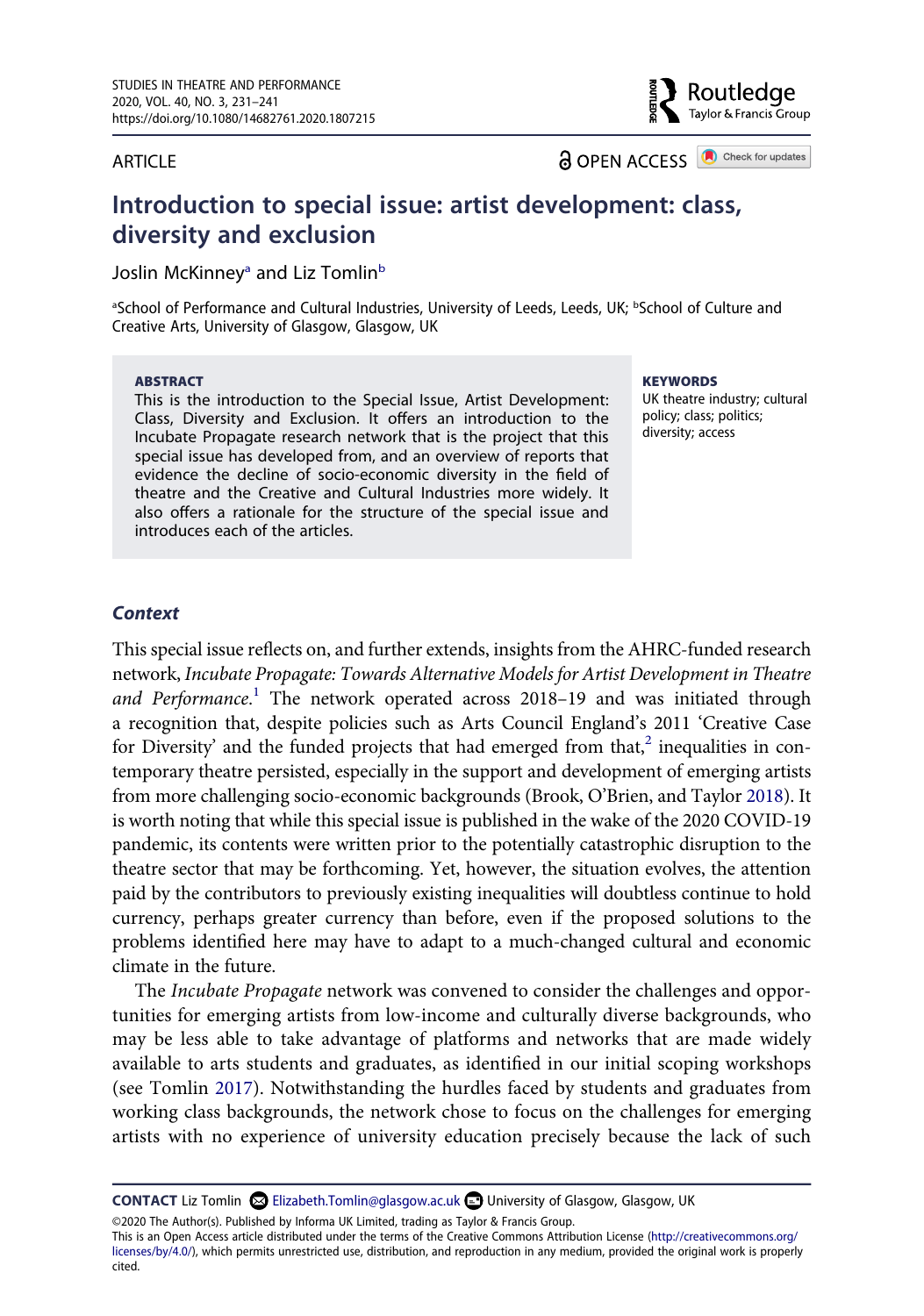<span id="page-2-1"></span>education remains the primary barrier to careers in theatre, with the Warwick Commission reporting that 80% of those employed in theatre had received specialist training at HE level (Warwick Commission [2015](#page-11-2), 48). This statistic underpins issues of exclusion, because the social, cultural and ethnic backgrounds that arts graduates come from remains disproportionately narrow and privileged.

<span id="page-2-0"></span>The network thus picked up the challenge identified in the Arts Council England report, *Analysis of Theatre in England* which cites an independent producer who argues that 'You need to go to university to get into theatre . . . This system is excluding a lot of people'; and a director who notes the demise of 'small-scale colleges, courses' and 'openaccess' opportunities to ask 'where does the next alternative talent . . . come from' (Arts Council England [2016,](#page-11-3) 91–92). How, we asked, might opportunities for professional artist development that are currently targeted at the arts graduate community be extended to better serve a more diverse cohort of emerging artists? And what new approaches and research into artist development in the context of socio-economic deprivation might be required to bring about real and lasting change in the sector?

The *Incubate Propagate* network operated through a series of three workshops held across the UK and hosted by the University of Leeds (26 September 2018), the Royal Central School of Speech and Drama (8 February 2019) and the University of Glasgow (19–20 June 2019) with over 70 people taking part. Although the Glasgow workshop included invited speakers from France, Ireland and the Netherlands, the focus throughout the project was on the UK context, predominantly the English context, an emphasis that is reflected in this special issue. The contributions from France and Ireland underpinned a sense that conversations on class diversity within the UK may be moving faster than in some other contexts where race and gender remain the principle terms of reference, suggesting that this special issue may offer starting points that would be useful beyond its immediate national context.

The constituency of each workshop was designed to include perspectives and experiences of those who are rarely brought into conversation: producers who are key players in the selection, development and profiling of early career theatre artists, representatives of funding and policy-making bodies, and academics in theatre and cultural industries disciplines whose work addresses social exclusion, cultural diversity and participation.<sup>3</sup> Culturally-diverse artists also attended, but for the main part speaking as those who produced work by others. This enabled the network to focus on the structures of access to professional development, rather than an in-depth engagement with the artistic practice itself. Throughout the workshops, we aimed to surface systemic issues and consider the ways in which the various constituent parts of the theatre ecology might respond. Crucially, we sought to foster ways forward – strategies and models that could influence policy and practice as well as future research – through the exchange of experience and understanding of artists, academics, funders and producers.

For this special issue, we invited contributions in the first instance from all those who attended the workshops. In order to maintain the inclusive and discursive practice of the research network, we enabled participants to contribute as they preferred, through short provocations, longer articles, case studies or reports on their own practice or through interviews conducted by Jessica Bowles, a member of the core project team and course leader of the MA/MFA in Creative Producing at Central School of Speech and Drama. We then extended the same invitation more widely through the networks of the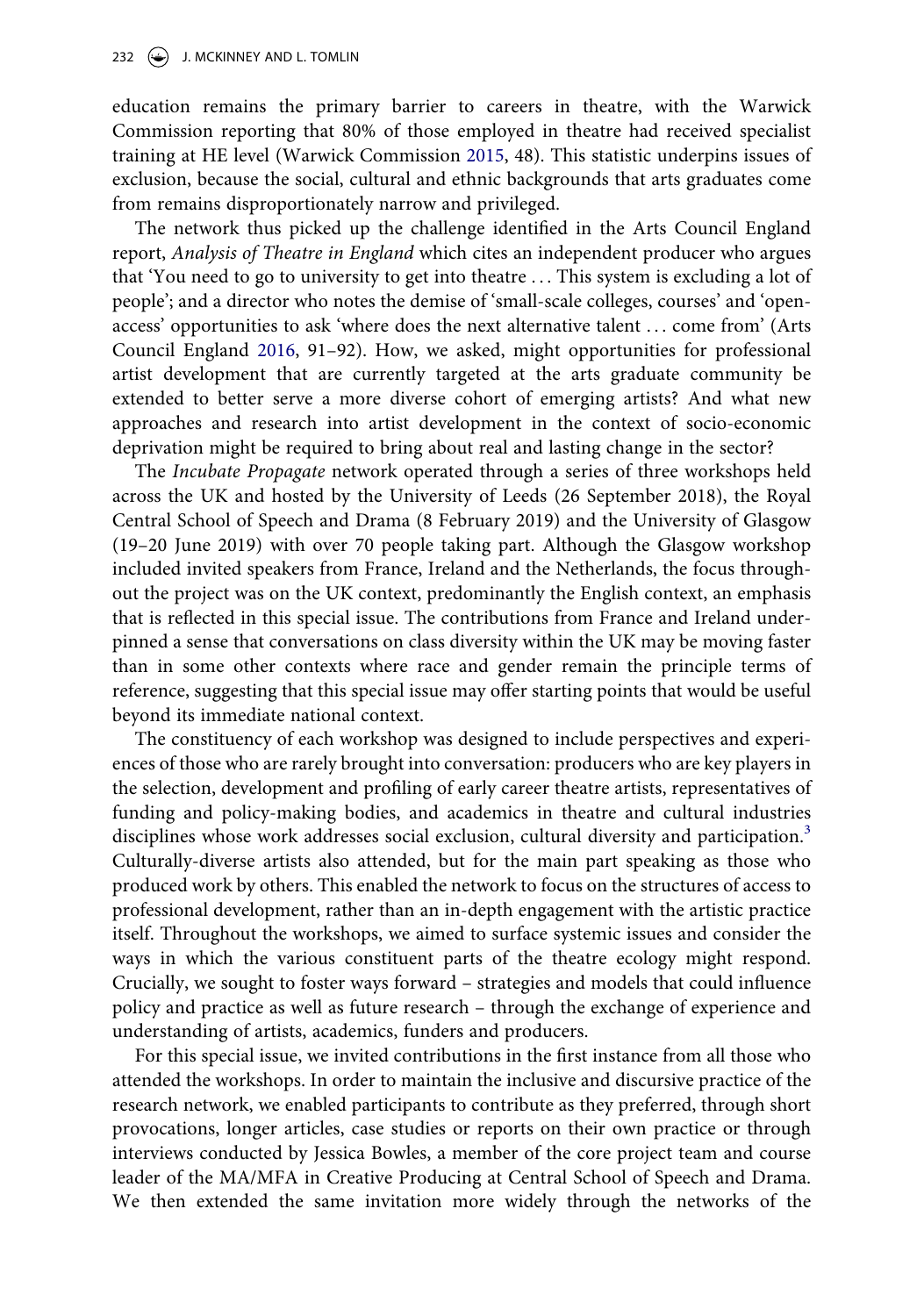participants to enable additional voices to contribute to the project as a whole. In this way, we have been able to bring together contributions that offer a wide range of perspectives on some key issues and practices around the challenges and opportunities for fostering increased socio-economic diversity in theatre and performance. In the curation of this special issue, we have sought primarily to retain accessibility and relevance for a broader than usual readership, welcoming diverse registers and experiences – academic, institutional and personal – in order to reflect the ethos of the network and the value we placed on fostering dialogue within an ecology of artist development.

#### *Class and diversity*

Throughout this special issue, as was the case throughout the *Incubate Propagate* project, questions of socio-economic discrimination intersect with broader concerns around unequitable privilege and differential access to professions in the arts that continue to challenge, in particular, people of colour and those with disabilities, cohorts which are often over-represented in constituencies of socio-economic disadvantage. Nonetheless, this special issue reflects the project's aims in that it will focus explicitly on socioeconomic class origin as a common marker of privilege and exclusion. There will doubtless be some readers, particularly in the wake of the revived and widespread Black Lives Matter protests following the murder of George Floyd in June 2020, who may remain sceptical of an approach to socio-economic disadvantage that, while seeking to be inclusive of first-hand accounts of further discriminations experienced by artists of colour within this category, frames such experiences primarily through a lens of class that focuses on the commonalities of socio-economic deprivation rather than the specifics of intersectional difference. Yet, this is an approach that is a conscious political intervention into the complex relationship between race and class, rather than unconscious oversight.

Class is an anomaly in the field of intersectional characteristics and this has resulted, historically, in a relative lack of attention being paid to class discrimination in the theatre industry, as indeed in the cultural and creative industries more widely. This is partly because the contemporary idea of a classed identity is itself ambiguous, contested and inconclusive, without any fixed features or markers that can be universally applied and accepted. Furthermore, it is, as conceived by dominant sociological definitions, something that can be altered on changing profession and, as conceived by narratives of social mobility, less a protected characteristic than an undesirable one that should be discarded at the earliest opportunity. As Beverley Skeggs argues, 'middle-class taste and positioning' are consistently branded in mainstream culture as 'the means by which being workingclass can be overcome and eradicated' (Skeggs [2004,](#page-11-4) 99). Thus, while there have been significant arts council initiatives to increase professional opportunities for artists of colour, and artists with disabilities, in recent years, people from lower socio-economic backgrounds have been targeted mainly as participants and audiences, rather than as potential artists in their own right, as Tomlin discusses further in her article in this issue.

<span id="page-3-0"></span>Class discrimination is furthermore vital to spotlight, given that class as a characteristic does not sit alongside, but runs through, all the communities that are defined by protected characteristics such as race, gender and disability, and so requires, at certain times and in certain contexts, to be prioritised as a state of disempowerment that is shared collectively, if not equally, by its various constituent parts. Without this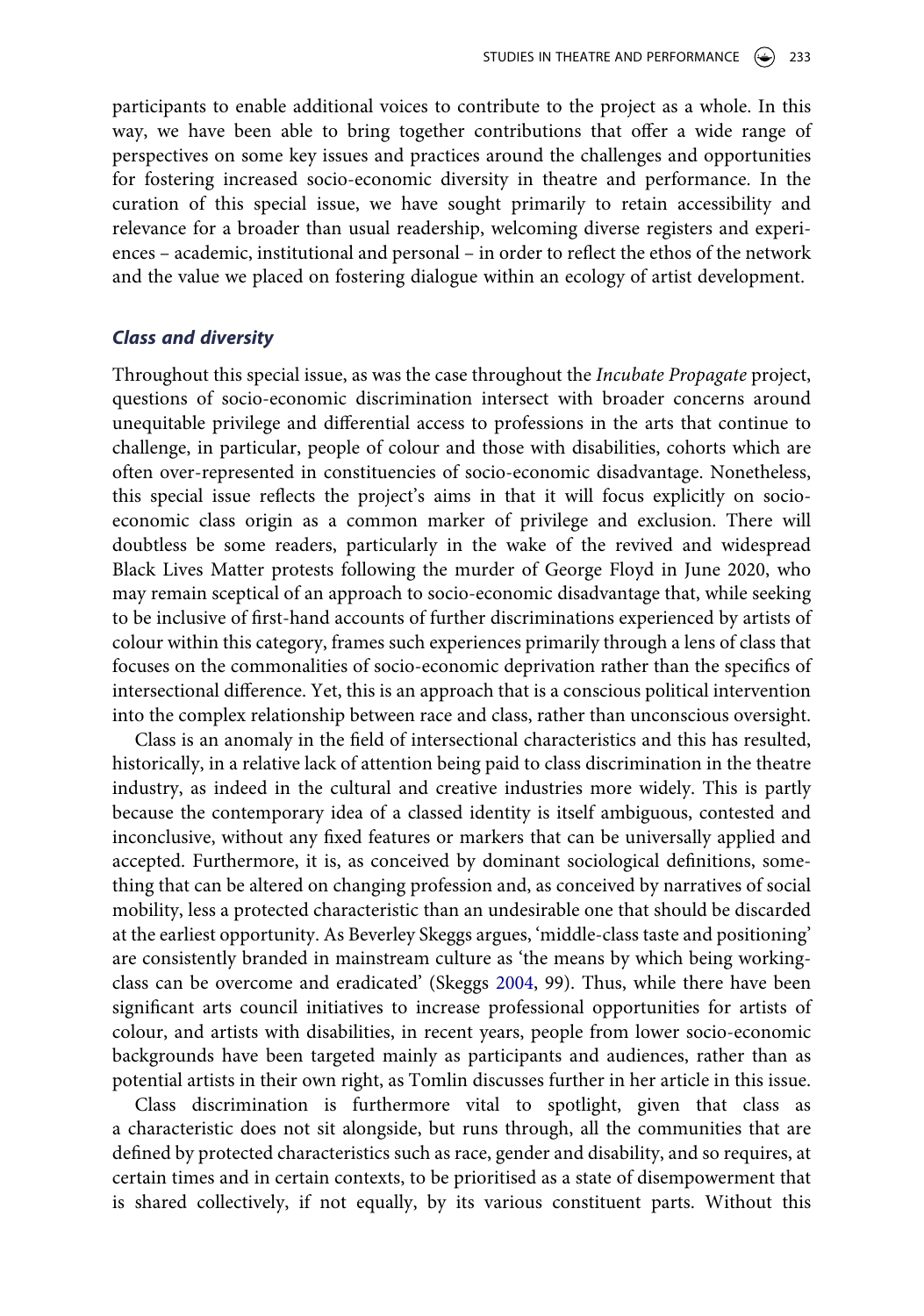emphasis, as became clear to us during the project, in particular through contributions from artists of colour and those with disabilities, initiatives that were directed at increasing opportunities for professional artistic engagement among artists of colour or artists with disabilities without any concurrent consideration of class, would result in those opportunities being substantively and repeatedly grasped by artists within those communities who enjoyed the highest levels of socio-economic advantage. Given that class discrimination *within* such target constituencies fell under the radar of such initiatives we were attentive to foregrounding it in our network, whilst remaining careful to maintain a plurality of voices and experiences within that remit.

<span id="page-4-0"></span>There is particular political value, as Sivamohan Valluvan argues, in insisting on a singular definition of working class that is ethnically inclusive, as one way of countering the populist rhetoric that seeks to pit the 'beleaguered "white working class"' [\(2019](#page-11-5), 39) in opposition to the working class racialised 'other' in order to fuel nationalist projects on the left and the right. Such strategic racial categorisations operate today in ways that permit mainstream evocations of *the* 'working class' to be both intended and taken to imply a solely 'white working class' rather than a working class that is inclusive of all those who are oppressed, and could potentially make common cause, under the neoliberal economic structures of capitalism. Valluvan argues that an insistence on the possibility of working-class solidarity between races offers hope for a genuinely multicultural anti-nationalist project. In the same way, we aspired that the *Incubate Propagate* research network might engage diverse multicultural perspectives to tackle the class discrimination and socio-economic disadvantage that were common to all.

Thus, the decision taken by the research network, and further developed in this special issue, to foreground class across and above all its intersectional manifestations, was neither a careless omission nor lack of regard for these intersections or their specificities of need. Rather, it grew out of the real sense of solidarity that arose from the workshop discussions that suggested, in this particular context, that the concerns arising from class discrimination, while potentially compounded in different ways by artists with varying intersectional characteristics, could nonetheless be shared productively, with gains won by particular constituencies, or challenges encountered by others, able to inform the lessdeveloped policy discourse on class discrimination to drive forwards the shared aims of the project.

### *Exclusion*

The historical omission of initiatives to address class discrimination – both in the wider field of the cultural and creative industries and in the sub-field of theatre – is reflected in a number of recently published reports, detailed below, that suggest a resurgent interest in the question of class discrimination and an urgency to address its implications at this moment in time. It is beyond doubt that in the years of austerity in the UK, following the policies of the Conservative/Liberal Democrat Coalition Government in 2010, initiatives and organisations that existed to support access to the arts and culture for those from backgrounds of socio-economic disadvantage had been eroded to the point of crisis. Such policies would include, among countless others, cuts to free pre-school education initiatives such as Sure Start, reduced access to artistic activities for children attending state schools, $<sup>4</sup>$  $<sup>4</sup>$  $<sup>4</sup>$  significant rises in university tuition fees (in England), the removal of means-</sup>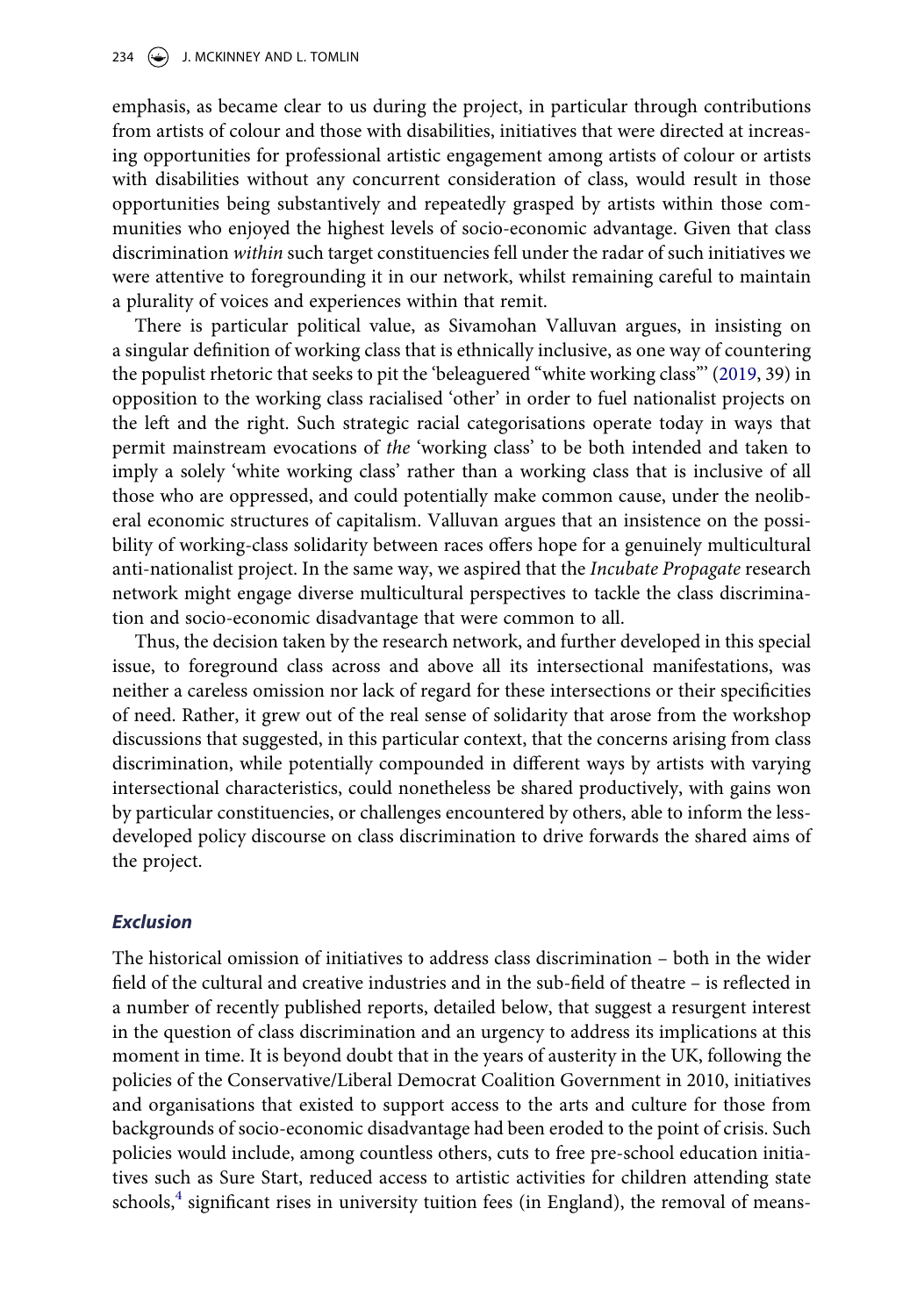tested grants for undergraduate students and educational maintenance allowances for 16–18 year olds in further education or training, and catastrophic cuts to arts council and local authority funding that in turn resulted in the closure of libraries, arts and community centres.

<span id="page-5-0"></span>In a briefing report published in 2019 by the Cultural Learning Alliance and Paul Hamlyn Foundation, the authors assert that 'arts education is a social justice issue' and argue that the reduction of arts provision in state schools will further exacerbate the inequality of opportunity between state and privately educated children (Cultural Learning Alliance [2019](#page-11-6), 1). As the authors of the Warwick Commission also caution, '[w]ithout educational intervention we are in danger of allowing a two-tier system in which the most advantaged in social and economic terms are also the most advantaged in benefitting economically, socially and personally from the full range of cultural and creative experiences' (Warwick Commission [2015](#page-11-2), 47). While the focus of the Cultural Learning Alliance briefing report is on the importance of arts education to social mobility and personal well-being more broadly, an introduction to the arts through school-based activities is clearly a vital access point for those from lower socio-economic backgrounds who may have the potential to forge a career in the arts but who are less able to benefit from the lived-experience of the arts through family-based activities.<sup>[5](#page-10-3)</sup>

The erosion of this initial access point might partly explain the growing scarcity of those working in the cultural and creative industries who have working class origins. The *Panic: It's an Arts Emergency* report draws on data collated during a project initiated by Create London in 2015, which included a nationwide survey of artists and creative industries workers and follow up interviews. This report breaks down the creative and cultural industries (CCIs) workforce into different subsections, with theatre being situated in the category of Music, Performing and Visual Arts. Within this category, only 18.2% of the workforce were identified as being of working-class origin, whereas around a third of the UK population would fall into that category (Brook, O'Brien, and Taylor [2018](#page-11-0), 12). In their analysis of the 2014 British Labour Force Survey, O'Brien et al. concluded that, 'those from working-class backgrounds are significantly under-represented within the CCIs' ([2016](#page-11-7), 117) and that such findings 'clearly puncture romantic notions of the CCIs as an exemplar of merit and accessibility and instead point towards a sector dominated by the children of managers and professionals' (123).

<span id="page-5-2"></span><span id="page-5-1"></span>When theatre professions alone are considered, the figures look even worse. In the 2016 *Analysis of Theatre in England* report, concern was frequently expressed that 'social mobility in the sector is not increasing; rather, it may be regressing' (Arts Council England [2016](#page-11-3), 7). In their study of the 'class ceiling' in the acting profession, Friedman et al. report that '73% of actors in the GBCS [Great British Class Survey] . . . come from "middle-class" professional or managerial backgrounds whereas this group constitutes only 29% of the population . . . Moreover, only 10% of actors in the GBCS . . . have parents who worked in semi-routine and routine employment, or who never worked, compared with 33 per cent' of a representative data set (Friedman, O'Brien and Laurison [2017](#page-11-8), 997). In *The Director's Voice*, a report commissioned by Stage Directors UK, the National Theatre, RADA and the Old Vic, the authors reported that 79% of the workforce was made up of directors 'who come from what is categorised as either an upper-middle-class or middle-class background', in contrast with only 27% of the population as a whole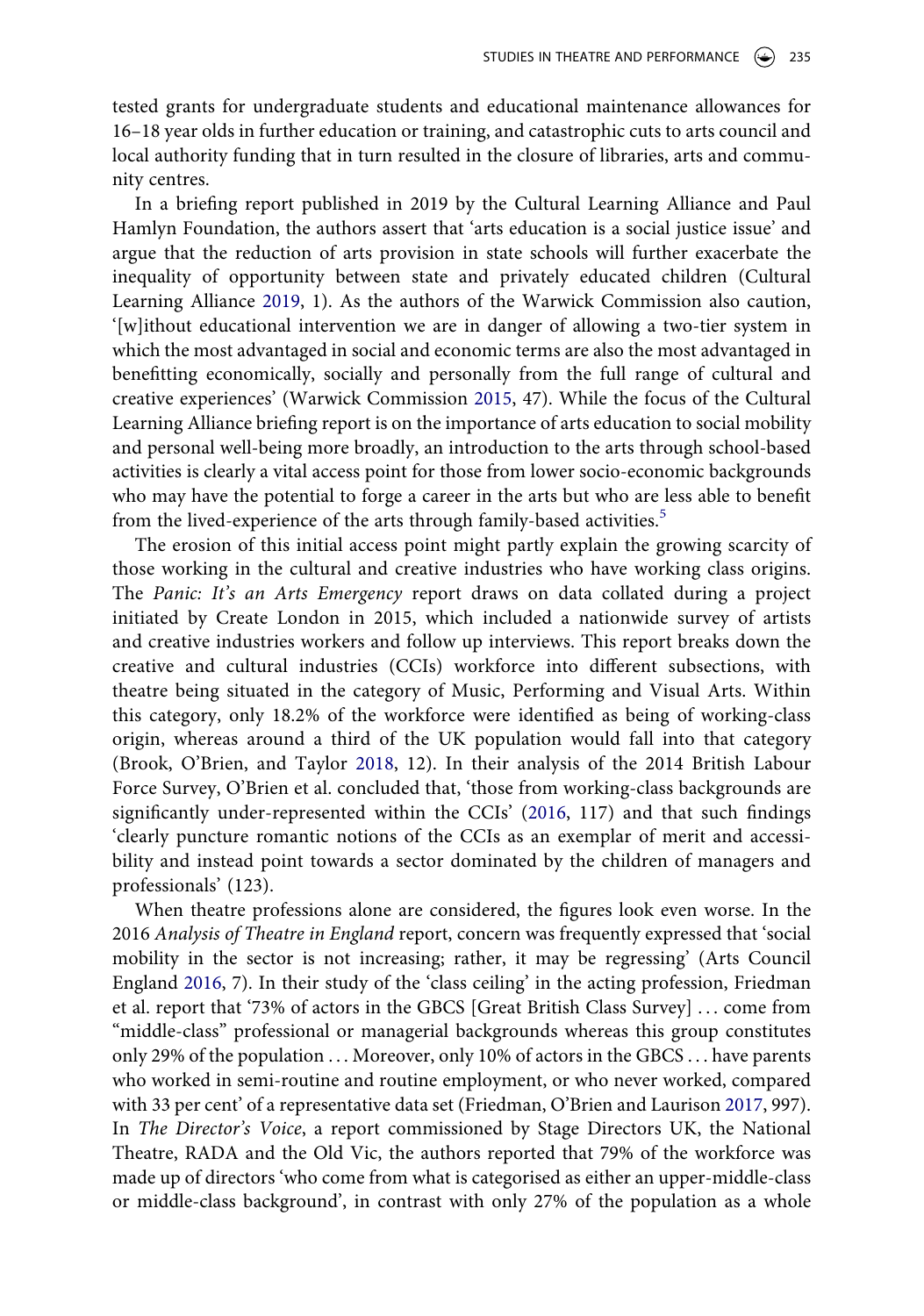<span id="page-6-0"></span>(Hescott and Furness [2018](#page-11-9), 22). In addition, '92.92% of directors surveyed were educated to degree level or higher' (26).

There is some evidence, in the wake of such reports, that policymakers and industry professionals are beginning to respond to the historical deficit in initiatives designed to widen class diversity in the cultural and creative arts more broadly, and theatre in particular. In 2013 Arts Council England rolled out their first wave of Creative People and Places funding (CPP). This is an action research project that seeks to fund the long-term development of artistic and creative activity in places that suffer from the lowest levels of creative engagement (almost always those sitting likewise at the sharp end of socio-economic measures of deprivation). Prior to the COVID-19 pandemic, there were thirty ongoing CPP projects across England,<sup>6</sup> and a further £17.5 m had been awarded to twelve new placemaking projects for the period from 2019 to 2023. The emphasis of CPP is on widening the diversity of cultural participation rather than professional artist development, but it is clear that the former is required to lay the ground for the latter. More pertinent to the *Incubate Propagate* aims was the 2019 launch of two Performing Arts Producing Hub pilots in Derby and Bradford to establish consortia of theatres, arts organisations, social enterprises and community groups to increase the capacity of the local communities to begin producing their own work. These were designed in response to the *Analysis of Theatre in England* report (Arts Council England [2016\)](#page-11-3) and had been granted funding by ACE of £1.5 million each over a three-year period.

In this context, the *Incubate Propagate* project set out to focus on routes to improving socio-economic diversity amongst theatre-makers, stretching the increasing momentum of widening participation in cultural activity to an examination of how those from lower socio-economic backgrounds who became culturally engaged might next become the emerging artists who needed support to develop and produce their own professional creative work. This special issue draws particular attention to the role of the creative producer who is often the first point of support towards a professional theatre-making career, an emphasis that was also notable in the *Analysis of Theatre in England* report. Here, it was observed on several occasions that where Producers, rather than Artistic Directors, headed up large organisations the role became less one of 'delivering a "personal" artistic vision' and 'more as a "curator" of a diverse body of work' (Arts Council England [2016](#page-11-3), 56. Also see 43–44). For this reason, in addition to articles which implicitly point to the importance of the role of the 'curator/producer', and articles written by those who are engaged with production, we have punctuated this special issue with interviews given by three creative producers who took part in the project and share here their personal and professional perspectives on the questions we are asking.

#### *Structures of class and feeling*

Understanding class as something that runs through all communities, including those that are defined by protected characteristics, has helped us to gain a valuable perspective on some of the deep-rooted problems associated with enabling more socio-economic diversity in the arts, and in theatre in particular. The provocations, articles and interviews in the first section of this special issue, 'Structures of Class and Feeling', are aimed at exploring how class identity operates not simply within terms of economic capital and categorisation based on employment, but also on feelings and a sense of belonging and agency.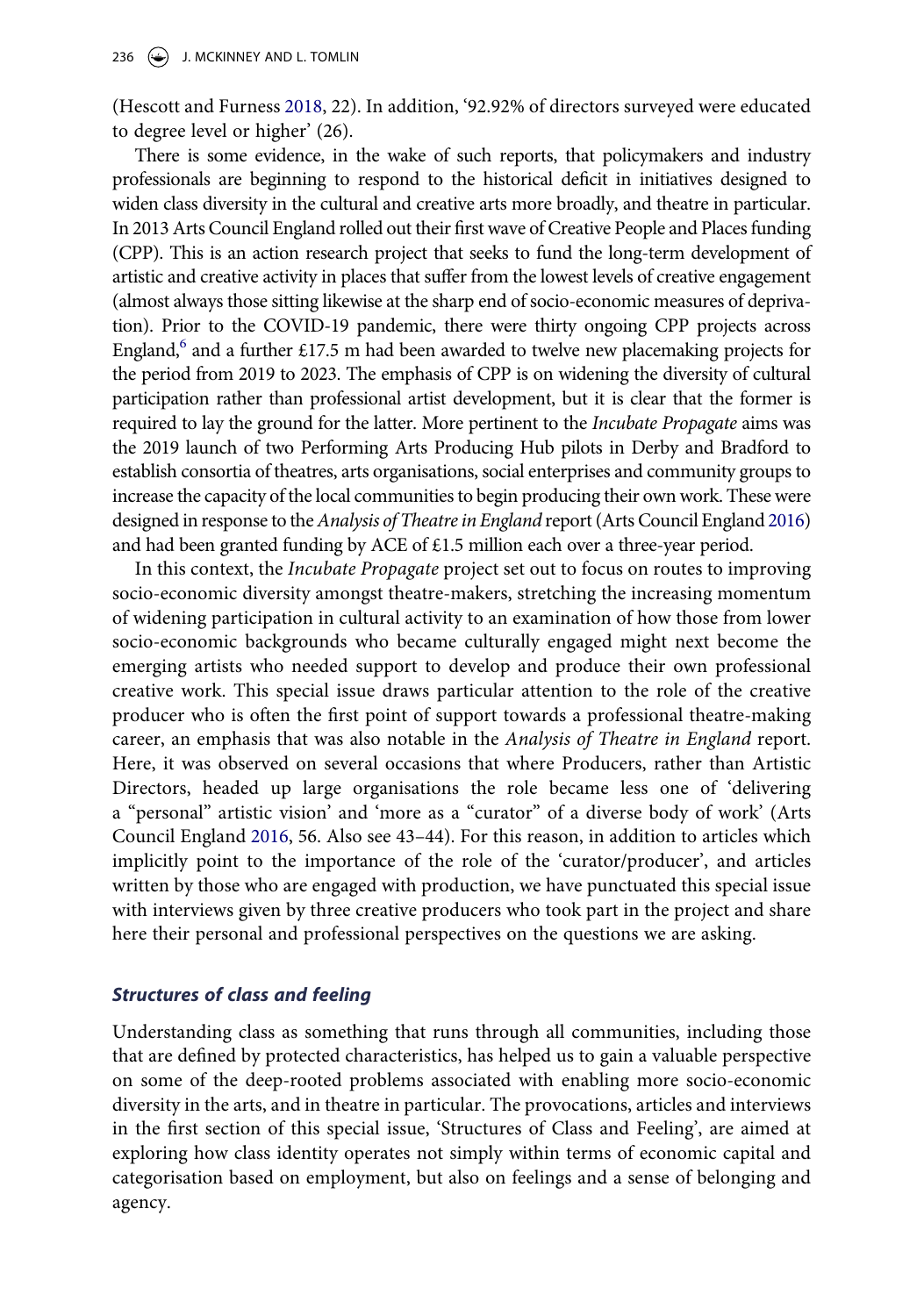In the first of two introductory papers, Dave O'Brien offers a foreword, 'Class and the Problem of Inequality in Theatre' approaching the questions raised by this special issue from a social-sciences perspective. Here, he outlines the mechanisms by which class, and class inequity, can be made visible through criteria based in economic and occupational categorization. However, while positively noting the recent initiative by Arts Council England to begin to audit their National Portfolio Organisations through such mechanisms, O'Brien cautions that an emphasis that focuses solely on demographics and a greater representation of those from working-class origins, may obscure some deeper, more intrinsic, problems with class and cultural power, that the theatre industry might, just as urgently, need to address.

This foreword is followed by Liz Tomlin's introductory article, 'Why We Still Need to Talk About Class', in which she articulates what some of these deeper problems might be. Here, Tomlin places the aims of the *Incubate Propagate* project in dialogue with contemporary debates around class, including the ongoing tension between class understood in its historical Marxist sense as economic, antagonistic and collectivist; and developments growing out of Pierre Bourdieu's work that seek to locate class as defined as much by social and cultural, as economic, capital, as well as being scored through by intersectional characteristics such as race and gender. Ultimately, Tomlin argues that whatever the complexities of talking about class in the twenty-first century, it is essential that we find ways of so doing, as the absence of straightforward historical categories of class does not mean that class discrimination and class conflict does not continue to exist in theatre and the arts more broadly, and this cannot be challenged or reversed without those in positions of cultural power paying real attention to the inequities of economic, social and cultural capitals that are in play.

In her short provocation, 'Feeling Working-Class: Affective Class Identification and its Implications for Overcoming Inequality', Katie Beswick argues that we need to pay attention to '*class feeling* as an important dimension of understanding how barriers to access and participation operate in theatre contexts'. She draws attention to the disabling feeling of shame provoked by outright class snobbery or by more subtle indicators of class-based othering. This in turn fuels a sense of being an 'impostor' and of not having the 'right to work in theatre'. Beswick's point is borne out in other articles in this issue, especially in the autobiographical accounts contributed by Chris Lloyd and Gemma Connell in 'Weston Jerwood Creative Bursaries: Case Studies from a Decade of Supporting the Next Generation of Artists from Lower Socio-economic Backgrounds' and in the interview with Kayza Rose which follows Beswick's provocation.

Kayza Rose is a creative producer, artistic director and activist filmmaker. In her interview with Jessica Bowles, she talks positively about the opportunities afforded to her through Arts Council England's 'Change Maker' initiative and how it gave her the confidence to claim ownership of her creative work, but she also reflects on the classist nature of the arts and the ways she has felt 'not welcome'. One of the ways in which this lack of welcome has made itself felt is in what Rose characterises as the conservative and risk-averse way in which excellence and innovation in theatre and the arts are viewed.

The identification of excellence, as Paul Geary's article 'The Production of Taste: Ecologies, Intersections, Implications' demonstrates, is deeply rooted in structures of social advantage. Geary's article opens out from Bourdieu's notion of taste as the result of socially constructed cultural capital, by considering the development of the sensory taste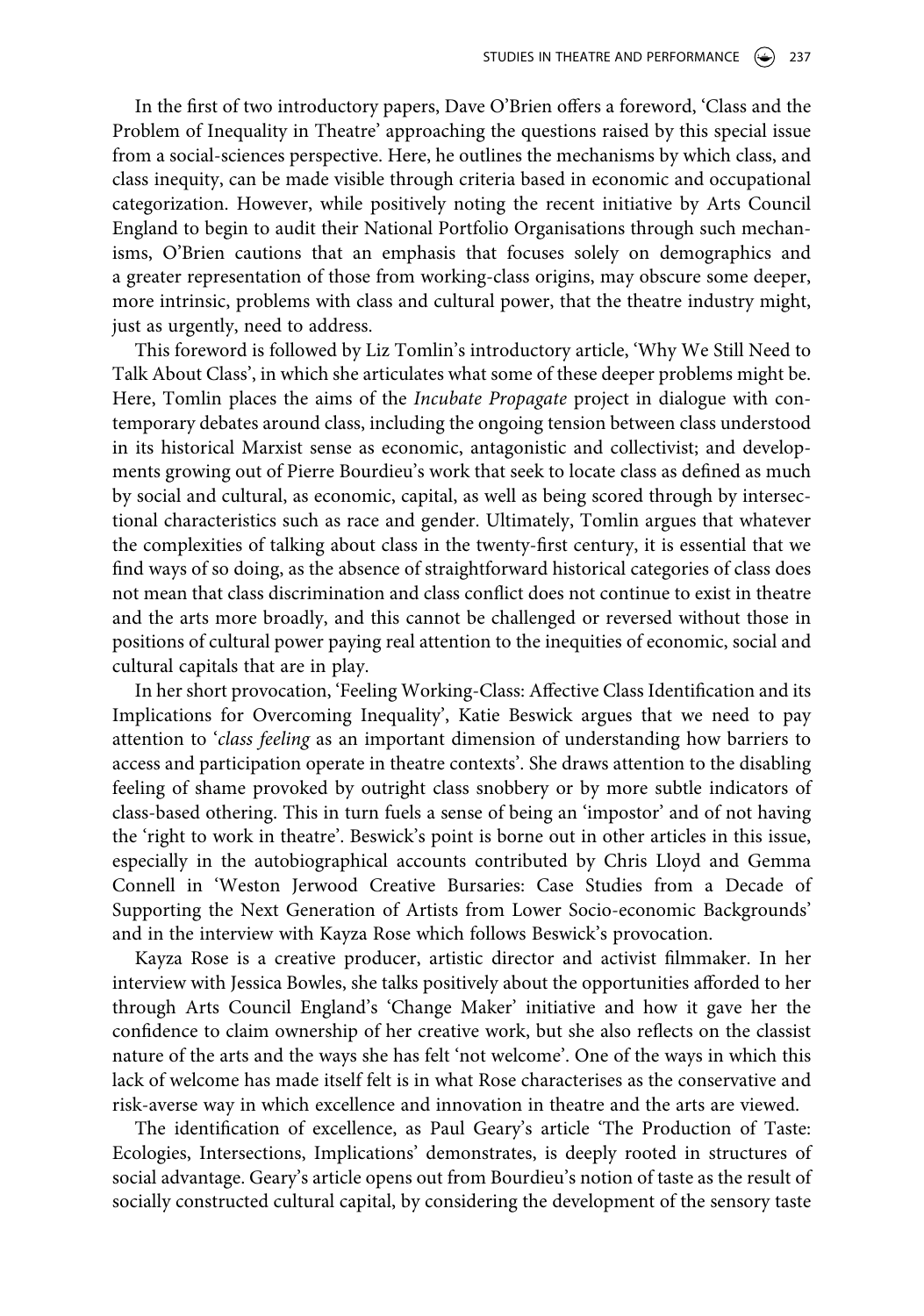of food. Unlike Bourdieu's sometimes deterministic account of taste, for Geary, it is a highly personalised, sensorial, emotional and embodied sedimentation of experience that offers a more fluid and diverse notion of taste acquisition that can shift and change over time. Critically, Geary concludes that 'what is at stake for the arts ecology here is precisely the pervasiveness of taste, its unaccountability while it continues to have a considerable force in decisions around diversity and the support, funding and cultivation of new artistic practices'.

In the final article in this section, 'An Act of Transgression: Performing Arts as a Subject Choice within a Coastal Area of Deprivation', Aly Colman and Geoffrey Colman examine precisely how classed cultural dispositions affect career choices in an area of high unemployment and poverty. Aside from the serious considerations of theatre as an economically precarious career, the participants in this study reflect how their choice can be seen as culturally 'alien' and a betrayal of their family and community.

#### *Structures of artistic development*

In the second section of this special issue, we address different approaches to tackling class-based exclusion in theatre and the arts. In all these cases, the need for long-term engagement is key and there are, as Yamin Choudury points out, no 'quick fixes to these huge institutional ..., societal wide problems.' Furthermore, the initiatives and projects highlighted here all recognise and articulate the importance of going beyond mere participation and of ensuring that emerging artists from all backgrounds are given authorship and agency and empowered to establish their own cultural parameters of legitimate taste and aesthetic disposition.

In her short provocation, 'Labours of Social Inclusion: Amateur, Professional, Community Theatres', Helen Nicholson takes up the issue of cultural gatekeeping and notes the various ways in which hierarchies of taste and professionalism cut across efforts towards wider participation in theatre making. Amateur theatre makers are an important but unacknowledged part of the theatre ecology and make 'a major contribution to placemaking' but there is a 'disconnect' between the amateur and professional sectors which contributes to the narrow social profile of the latter. Nicholson considers what exchange between amateurs and professionals might have to offer in trying to create a more socially inclusive profession and argues that 'there is a social and political case for including amateurs in cultural policy'.

In the second of our producer interviews, Yamin Choudury, Artistic Director of Hackney Empire, talks about the organisation's Creative Futures programme which involves projects created by and for young people and designed specifically to remove barriers to participation and 'to create a sense of entitlement for those that feel unentitled'. A key principle of projects such as Alter Ego, an annual talent show produced and performed by young people, is that it is 'uncurated and unedited'. For Choudury it is the start of a conversation between local youth and Hackney Empire that begins with giving young producers control over the acts and the content of the show that leads to a deeper sense of agency as artists and as citizens.

Affording emerging artists greater agency in their relationships with institutional partnerships also underpins the conceptual framework under construction in 'Becoming Civic-Centred: A Case Study of the University of Greenwich's Bathway Theatre based in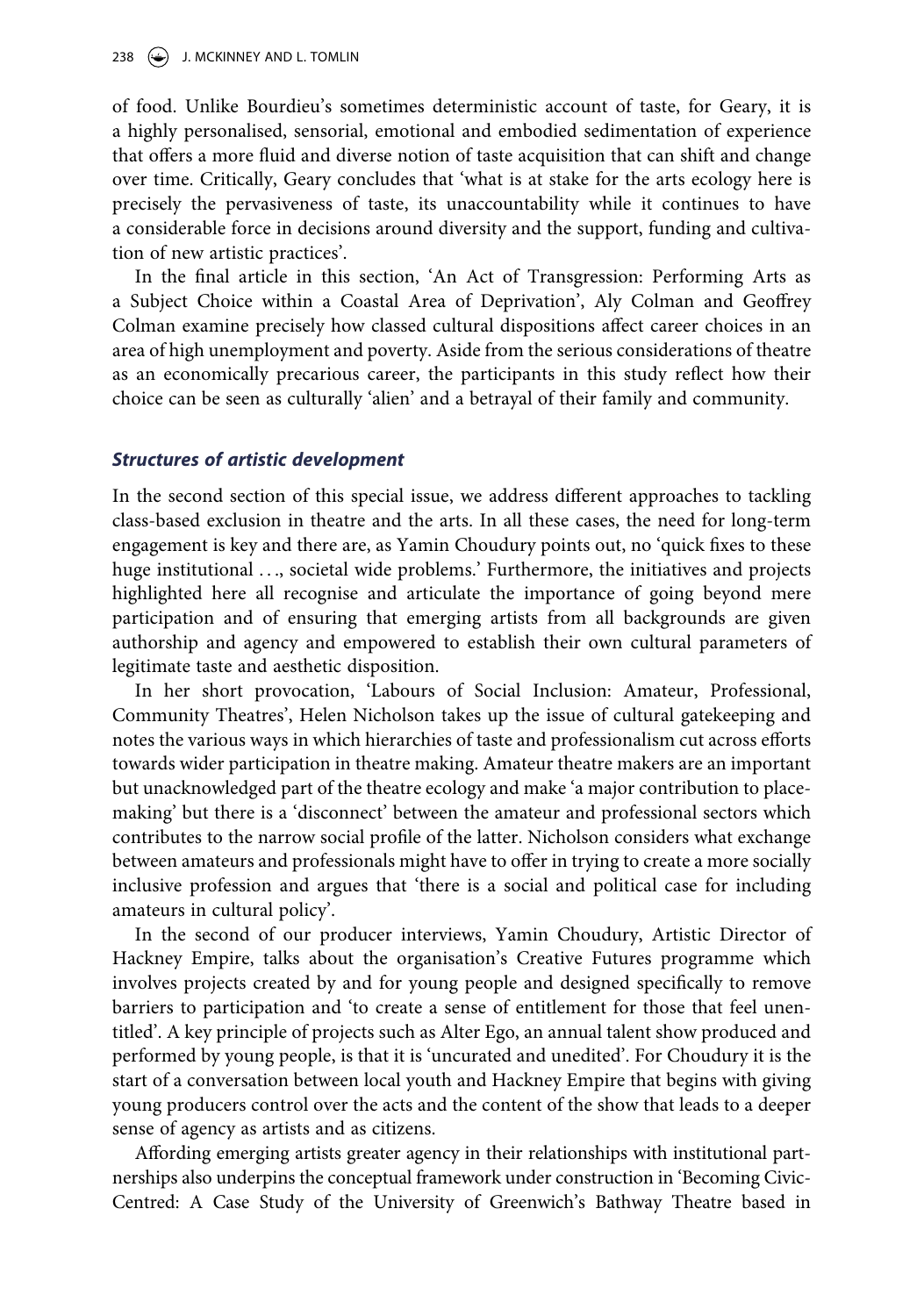Woolwich'. In this article, Tatiana Ellis, David Hockham, Erica Rolle and Pamela Zigomo propose an 'open-third space' conceptual framework for university–community partnerships in guard against a model of exchange in which the university is too often considered the holder of legitimate knowledge that, accordingly, drives the aims and parameters of the collaboration. The authors argue for a greater consideration of the legitimacy of the perspectives and aims of all partners and individuals concerned, and draw on the university's pilot programme, *What About Us: Empowering Community Voices*, to construct a model for more equitable partnership practice.

In our third producer interview, Paul Warwick, theatre producer, director and the codirector of China Plate, also emphasises the importance of partnership working when seeking to diversify the artists that China Plate is able to support. China Plate runs regular 'Darkroom' residencies which offer selected artists the opportunity to invest in their artistic development rather than focus on an end product, and Warwick notes how framing this as an 'ecology of opportunity' leads quickly to a need to start thinking about which artists are represented within that ecology and who is missing. Consequently, Warwick discusses recent initiatives with partners that focused on development schemes that are solely for artists of colour or deaf and disabled artists.

In 'Acta Community Theatre's "Cycle of Engagement" and Foundation Worker Programme: Creating Pathways into Cultural Participation and Work' Kerrie Schaefer et al. look at how the long-established Bristol-based community theatre have embedded development and progression opportunities from participation to professional practice via their Foundation Worker Programme. Reflecting on the changing understandings of the politics of community theatre over the company's thirty-five-year history the authors describe how their 'commitment to access and participation has come to be enshrined in a system called the "cycle of engagement" which offers multiple pathways into and through participation in theatre making' which have recently 'been extended into (paid) training and employment'.

The final case study, 'Weston Jerwood Creative Bursaries: Case Studies from a Decade of Supporting the Next Generation of Artists from Lower Socio-economic Backgrounds', features the first-hand experiences of four recipients of the Weston Jerwood Creative Bursaries scheme which supports emerging artists from lower socio-economic backgrounds through paid work placements in arts organisations to become leaders in the arts. Fittingly then, this special issue is brought to a close by the insights of artists who have successfully met the challenges addressed throughout the journal. The words of one contributor, Gemma Connell, provide the summation to this introduction:

in order to be truly reflective of society, art should represent the experiences of people from all walks of life, and that can only be done authentically by tapping into the lived experiences of marginalised groups. This doesn't just mean *letting us participate*, it means actively giving us the floor, the mic, and the power to pursue our own ideas throughout the lifespan of our careers.

#### **Notes**

<span id="page-9-2"></span><span id="page-9-1"></span><span id="page-9-0"></span>1. The Principal Investigator for the project was Professor Liz Tomlin, University of Glasgow and the project was devised and run in collaboration with Alison Gagen (ACE), Joslin McKinney, Jessica Bowles and Paul Geary. See Tomlin [2020](#page-11-10) for the project report. Further details of activities of the project can be found on the *[Incubate Propagate](#page-11-11)* website here: <https://incubate-propagate.com/>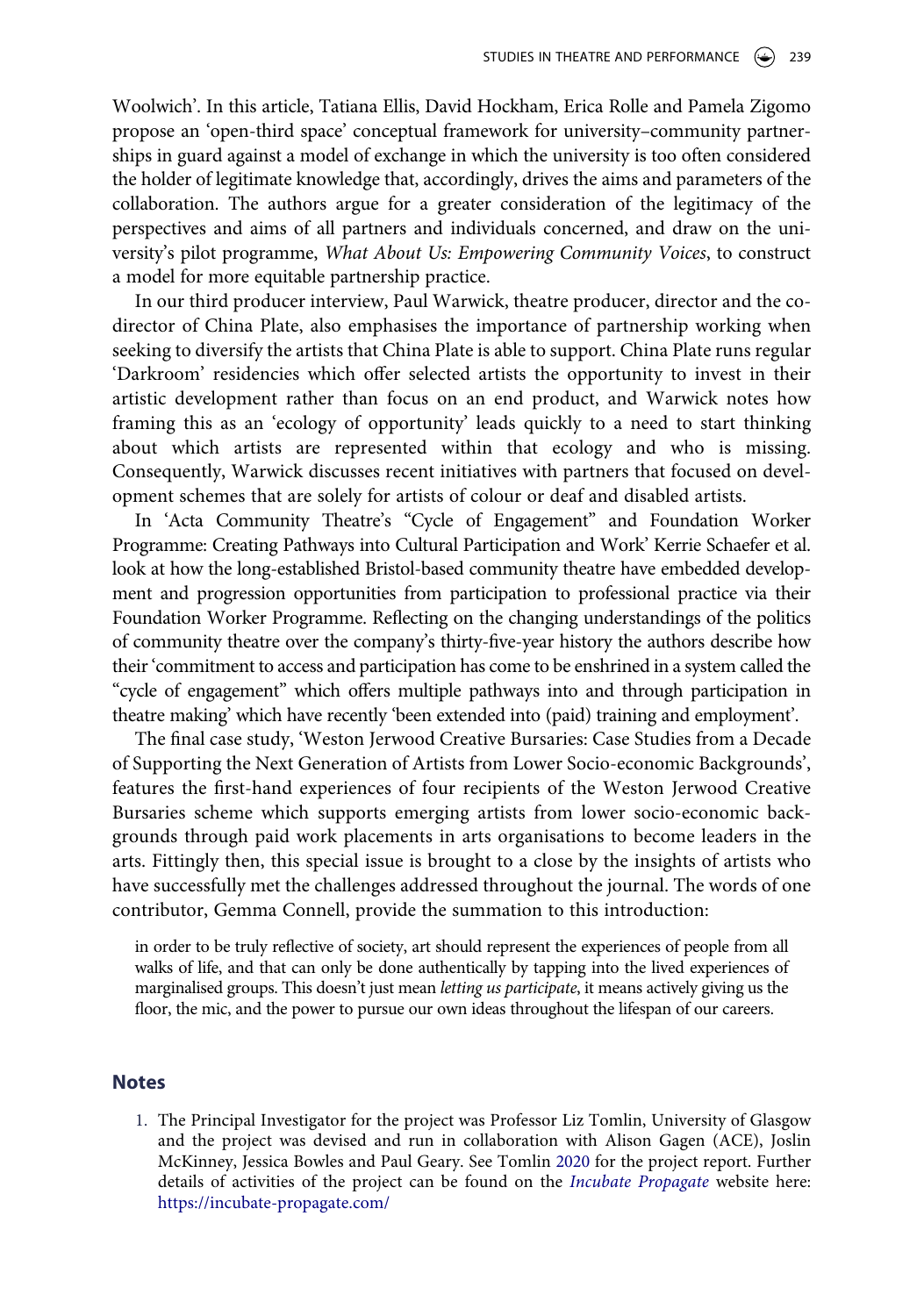- <span id="page-10-0"></span>2. See [https://www.artscouncil.org.uk/diversity-and-equality/new-strategic-investment-diversity](https://www.artscouncil.org.uk/diversity-and-equality/new-strategic-investment-diversity-and-creative-case) [-and-creative-case](https://www.artscouncil.org.uk/diversity-and-equality/new-strategic-investment-diversity-and-creative-case)
- <span id="page-10-1"></span>3. Participants at each of the network events are listed on the Project Report at [https://](https://incubate-propagate.com/) [incubate-propagate.com/](https://incubate-propagate.com/)
- <span id="page-10-5"></span><span id="page-10-2"></span>4. House of Commons research shows that following the introduction of the EBacc in England in 2011 the number of entries for drama GCSE fell 15.9% from 2010–2016 (Labour Party [2017,](#page-11-12) 7).
- <span id="page-10-3"></span>5. The Warwick Commission cites research undertaken by Ipsos MORI that evidences that '70% of children whose parents do not have graduate qualifications spend fewer than three hours a week on cultural activity compared to 80% of the children of graduate parents who spend more than three hours a week.' (Warwick Commission [2015](#page-11-2), 47). Also see the article by Geoffrey Colman and Aly Colman in this special issue.
- <span id="page-10-4"></span>6. https:/[/www.creativepeopleplaces.org.uk/map](http://www.creativepeopleplaces.org.uk/map)

# **Acknowledgments**

We would like to thank Molly Ziegler (Incubate Propagate Research Assistant) for her identification of the key sources of statistical and primary analysis that informed this introduction.

# **Disclosure statement**

No potential conflict of interest was reported by the authors.

# **Funding**

This work was supported by the Arts and Humanities Research Council under Grant [AH/ R012962/1].

# **Notes on contributors**

*Joslin McKinney* is an Associate Professor in Scenography at the University of Leeds, UK. She is the lead author of the *Cambridge Introduction to Scenography* (2009) and co-editor of *Scenography Expanded: an Introduction to Contemporary Performance Design* (Bloomsbury 2017). After working in theatre for 10 years designing sets and costumes, she completed a practice-based PhD into the communication of scenography in 2008. She has published articles and chapters on scenographic research methods, scenographic spectacle and embodied spectatorship, phenomenology, kinaesthetic empathy and material agency. In 2015 she was chair of the international jury for The Prague Quadrennial of Performance Design and Space. She is the Programme Leader for the MA in Performance Design and co-convenor of the Place and Performance Research Group at the University of Leeds. She is co-editor of the Performance + Design book series for Bloomsbury that reflects the recent growth of scenographic practices and the expansion from theatre/stage design to a wider notion of scenography as a spatial practice.

*Liz Tomlin* is Professor of Theatre and Performance at the University of Glasgow where she specialises in the analysis of British and European contemporary theatre through the lens of political and cultural theory. Her key works include *Acts and Apparitions: Discourses on the Real in Performance Practice and Theory 1990 – 2010* (Manchester University Press, 2013); *British Theatre Companies 1995 – 2014* ed. (Bloomsbury Methuen, 2015) and *Political Dramaturgies and Theatre Spectatorship: Provocations for Change* (Bloomsbury Methuen, 2019). Liz was the principal investigator of the AHRC Research Network *Incubate Propagate* which brought together arts policy makers and funders, theatre producers and academics to investigate pathways to emerging artist